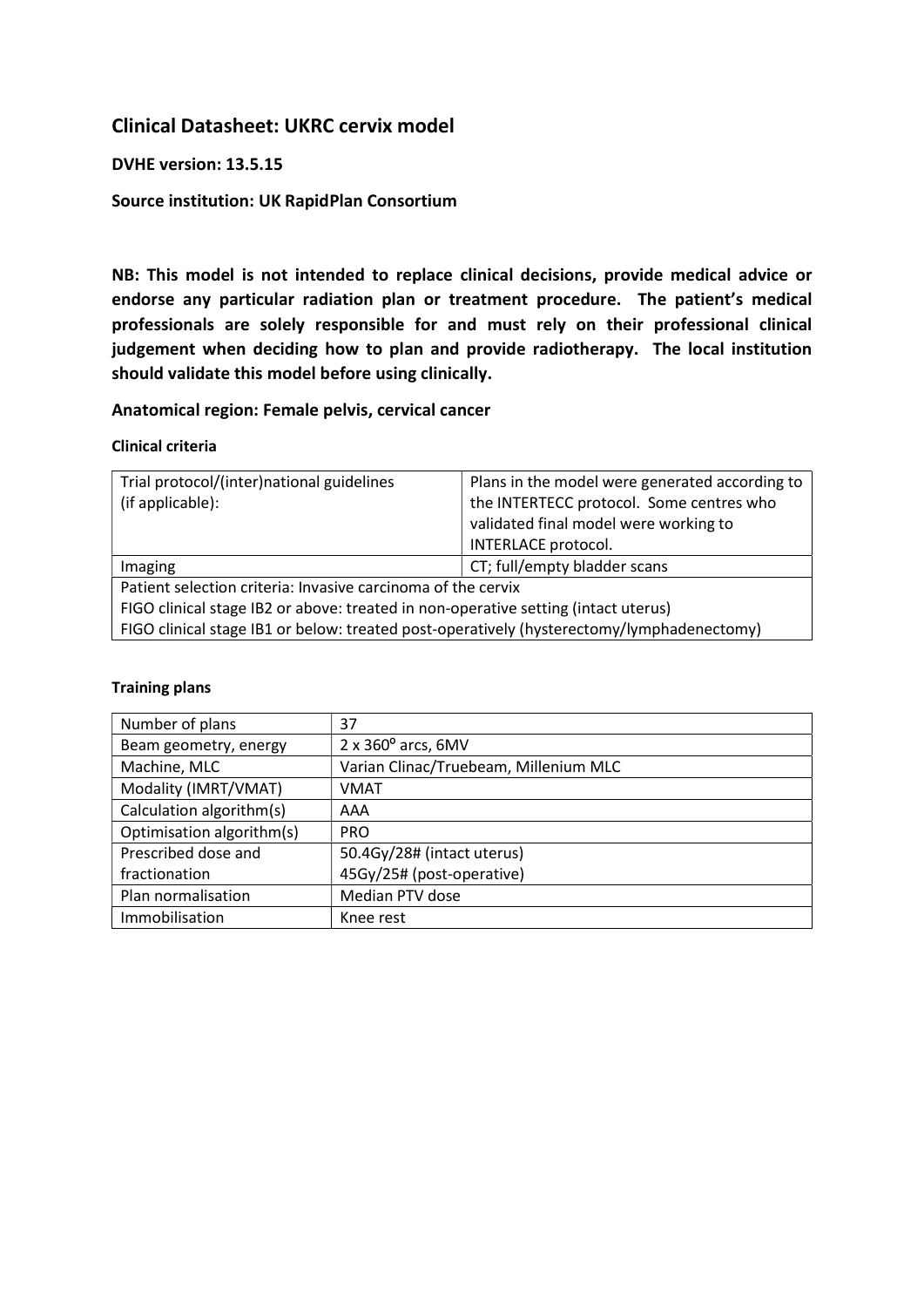#### Structures included in model

| Structure      | Definition                                                                                                             | No. cases in<br>model | Comment                                                                                                              |
|----------------|------------------------------------------------------------------------------------------------------------------------|-----------------------|----------------------------------------------------------------------------------------------------------------------|
| PTV_final      | PTV_final=PTV1+PTV2+PTV3+PTV4<br>(following INTERTECC protocol)                                                        | 37                    |                                                                                                                      |
| <b>Bladder</b> | Defined on full bladder scan                                                                                           | 37                    |                                                                                                                      |
| Bowel          | Bowel loops, contoured to 2cm superior to<br><b>PTV</b>                                                                | 37                    | <b>Training log</b><br>suggests 54 should<br>be used. Model<br>also validated in<br>centres who<br>contour bowel sac |
| Rectum         | From sigmoid flexure to anus. Treated as<br>solid structure                                                            | 37                    |                                                                                                                      |
| Bone Marrow    | All pelvic bones, contoured from level of<br>ischial tuberosities to L5 or iliac crest<br>(whichever is most superior) | 38                    |                                                                                                                      |
| Femoral Heads  | Exclude femoral neck                                                                                                   | 72                    | Model also<br>validated in centres<br>who include<br>femoral neck                                                    |

## Model parameters

| <b>Structure</b> | Code         | Objective                             | Volume (%)  | <b>Dose</b><br>$(%$ or Gy) | <b>Priority</b> |
|------------------|--------------|---------------------------------------|-------------|----------------------------|-----------------|
| PTV final        | PTV High     | Upper                                 | 0           | 101%                       | 90              |
|                  |              | Lower                                 | 100         | 100%                       | 120             |
| <b>Bladder</b>   | 15900        | Upper                                 | 0           | 48.5Gy                     | 90              |
|                  |              | <b>Upper (fixed</b><br>vol, gen dose) | $\Omega$    | generated                  | 90              |
|                  |              | Line                                  | generated   | generated                  | generated       |
| Bowel            | 7199         | Upper                                 | 0           | 48.5Gy                     | 90              |
|                  |              | Upper (fixed<br>vol, gen dose)        | 0           | generated                  | 90              |
|                  |              | Line                                  | generated   | generated                  | generated       |
| Rectum           | 14544        | Upper                                 | 0           | 48.5Gy                     | 90              |
|                  |              | <b>Upper (fixed</b><br>vol, gen dose) | $\mathbf 0$ | generated                  | 90              |
|                  |              | Line                                  | generated   | generated                  | generated       |
| Bone_Marrow      | 9608         | Line                                  | generated   | generated                  | generated       |
| Femoral Heads    | FemoralHeads | Line                                  | generated   | generated                  | generated       |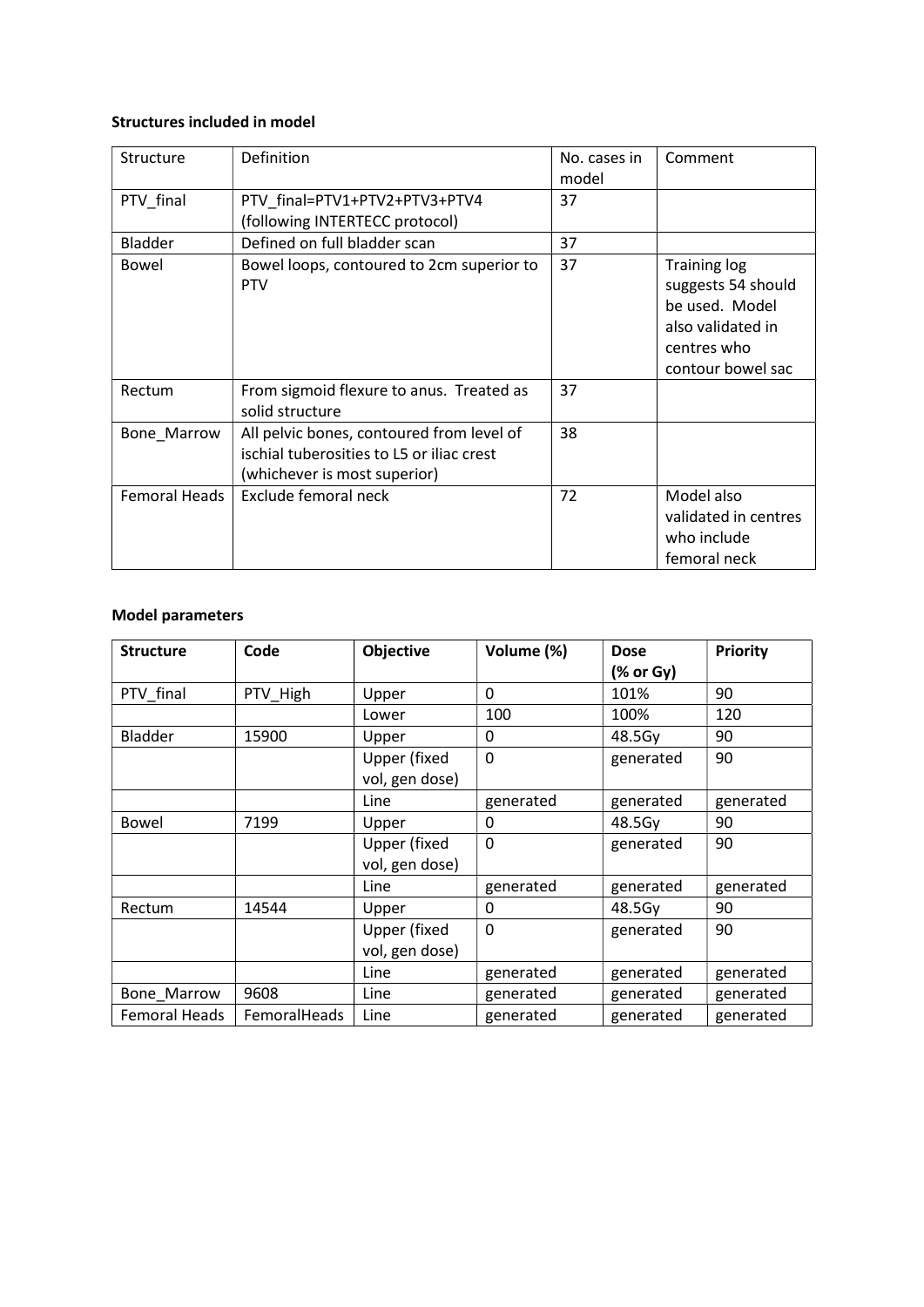NTO



## Plan acceptance criteria

The following plan acceptance criteria were used to assess the plans put into the model:

| <b>Structure</b>     | Dose-volume metric | Objective (type)           |
|----------------------|--------------------|----------------------------|
| <b>PTV</b>           | D99%               | $\geq 90\%$                |
|                      | D95%               | $\geq 95\%$                |
|                      | D5%                | < 105%                     |
|                      | D2%                | < 107%                     |
| Rectum               | V30Gy              | $\leq 60\%$ (soft)         |
|                      | V45Gy              | $\leq 50\%$ (soft)         |
|                      | D <sub>1</sub> cc  | < 100% (hard)              |
| <b>Bowel</b>         | V45Gy              | < 78cc (soft)/158cc (hard) |
|                      | D <sub>1</sub> cc  | $< 100\%$ (hard)           |
| <b>Bladder</b>       | V45Gy              | $\leq$ 50% (soft)          |
|                      | D <sub>1</sub> cc  | < 100% (hard)              |
| <b>Femoral heads</b> | V30Gy              | $\leq$ 15% (soft)          |
|                      | Max                | $<$ 50Gy (hard)            |
| <b>Bone marrow</b>   | V10Gy              | < 90% (soft)               |
|                      | V20Gy              | < 75% (soft)               |